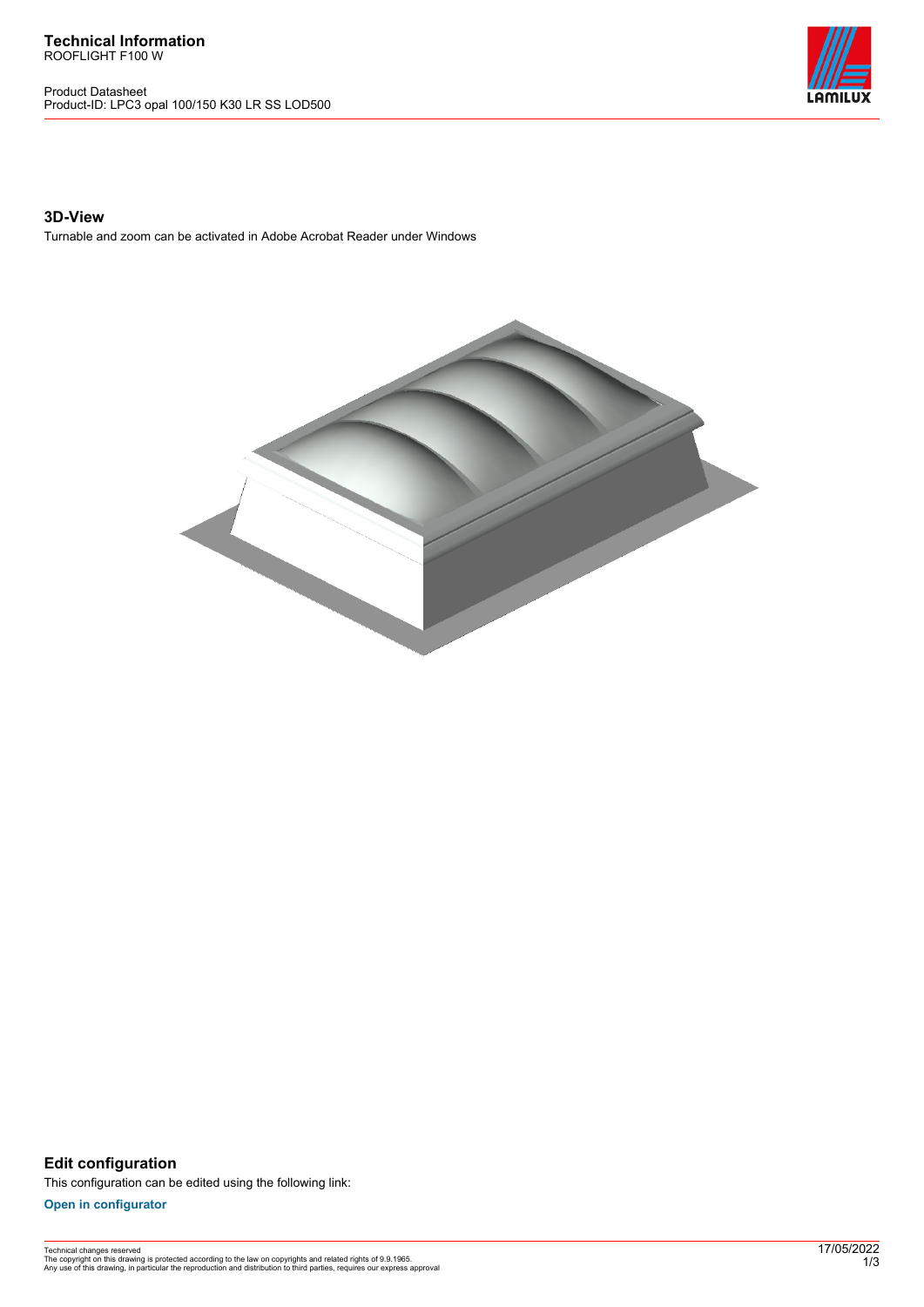Product Datasheet Product-ID: LPC3 opal 100/150 K30 LR SS LOD500



# **Product Features**

| <b>Attribute</b>                                    | <b>Value</b>                                                |
|-----------------------------------------------------|-------------------------------------------------------------|
| ROOFLIGHT F100 W                                    |                                                             |
| product ID                                          | LPC3 opal 100/150 K30 LR SS LOD500                          |
| level of detail                                     | <b>LOD 500</b>                                              |
|                                                     | lower LOD value = simplified selection and reduced          |
|                                                     | geometry                                                    |
| <b>UPPER PART</b>                                   |                                                             |
| order size, top roof edge size (OKD) [cm]           | 100 / 150                                                   |
| clear dimension (LM) [cm]                           | 82/132                                                      |
| exit hatch                                          | no exit hatch                                               |
| glazing                                             |                                                             |
| heat transition Ut [W/m <sup>2</sup> K]             | $1.8 - 2.0$                                                 |
| material                                            | dome impact-resistant, high temperature resistant           |
| transparency                                        | opal                                                        |
|                                                     | triple glazing                                              |
| <b>UPSTAND</b>                                      |                                                             |
| type of upstand                                     | GRP upstand                                                 |
| height [cm]                                         | 30                                                          |
| features                                            |                                                             |
| better heat insulation upstand                      | no                                                          |
| suspension lip for storage of the roof line         | no                                                          |
| PVC rail                                            | no                                                          |
| heat insulated foot flange                          | no                                                          |
| <b>DRIVE</b>                                        |                                                             |
| smoke lift                                          | no                                                          |
| type of drive                                       | without                                                     |
| YOUR CONFIGURATION HAS THE FOLLOWING QUALITIES      |                                                             |
| OKD width                                           | 100 cm                                                      |
| OKD length                                          | 150 cm                                                      |
| LM width                                            | 82 cm                                                       |
| LM length                                           | 132 cm                                                      |
| height of upstand                                   | 30 cm                                                       |
| thermal transition Ut                               | ca. 2.0 W/(m <sup>2</sup> K)                                |
| noise insulation level Rw,p                         | ca. 21 dB                                                   |
| light transmission T                                | ca. 42 %                                                    |
| energy transmission g                               | ca. 42 %                                                    |
| product standard                                    | <b>EN 1873</b>                                              |
| fall-through protection                             | fall-through proof for one year from production ((according |
|                                                     | to GS BAU 18)                                               |
| construction material class upstand                 | E (according to EN 13501-1)                                 |
| construction material class glazing                 | E, d0 (nach EN 13501-1)                                     |
| hail resistance class (glazing, tightness)          | HW3 (according to VKF standard)                             |
| hail resistance class (glazing, light transmission) | HW3 (according to VKF standard)                             |